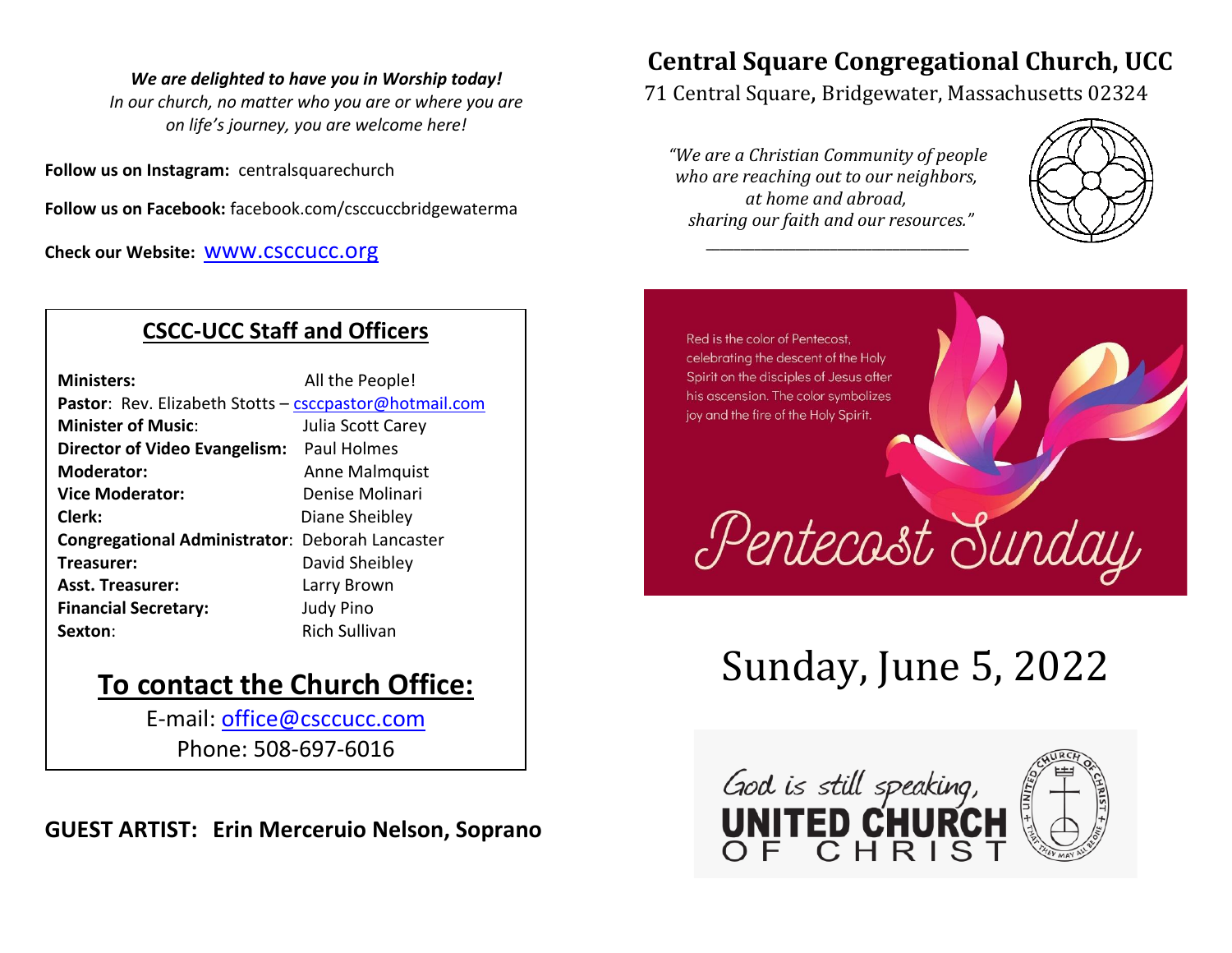*Please Note: This service is subject to change by the guidance of the Holy Spirit \* Denotes please rise in body or spirit.*

*\_\_\_\_\_\_\_\_\_\_\_\_\_\_\_\_\_\_\_\_\_\_\_\_\_\_\_\_\_\_\_\_\_\_\_\_\_\_\_\_\_\_\_\_\_\_\_\_\_\_\_\_\_\_\_\_\_\_\_\_\_\_\_\_\_\_\_\_\_\_\_\_\_\_\_\_\_\_\_\_\_\_\_\_\_\_\_\_\_\_\_\_\_\_* **Prelude: "***Hail O Festal Day"* Ralph Vaughan Williams **Welcome and Announcements Invitation to Fellowship** *(If you are new or visiting, please include your address, phone number, and e-mail address when you sign the fellowship pad at the end of the pew so that we may properly welcome you to our community.)* **Introit:** *"Though I May Speak"* **\*Call to Worship** One: The Spirit is here among us **All: within us, around us, between us.**

- One: The Spirit is here to strengthen us
- **All: bringing courage, bringing conviction.**
- One: The Spirit is here to move us,
- **All: making us sing and praise.**
- One: The Spirit is here.
- **All: May we feel the Spirit as we gather. May we be fed by her fiery strength. May we be emboldened by her powerful wind.**
- One: We gather in the Spirit's arms to be nurtured as we worship.
- **All: And may our worship fill us with the Spirit as we go back out into our daily lives.**

### **\*Prayer of Invocation**

All: **Creator God, Divine Artist, you have placed climate, plants, seas and mountains to be great encouragers in our lives. Your Spirit moves seeds to trees, bulbs to lilies, and clouds to rainbows. The air we breathe enlivens us. The streams we touch awaken us. Through our worship today, May we be reminded that all of Creation is a friend on our journey - teaching us of your steadfast love. Amen**

| *Opening Hymn #282:                                                                                                                                                                                                        |                                                           | "Every Time I Feel the Spirit"                                                                                                       |  |
|----------------------------------------------------------------------------------------------------------------------------------------------------------------------------------------------------------------------------|-----------------------------------------------------------|--------------------------------------------------------------------------------------------------------------------------------------|--|
| <b>Moments for All Ages</b>                                                                                                                                                                                                |                                                           |                                                                                                                                      |  |
| <b>Musical Offering:</b>                                                                                                                                                                                                   | "Psalm 23"                                                | <b>Gwenyth Walker</b>                                                                                                                |  |
| <b>Early Church Reading:</b>                                                                                                                                                                                               | Acts 2:1-21                                               | (Pg. 884-885)                                                                                                                        |  |
| Sermon                                                                                                                                                                                                                     |                                                           |                                                                                                                                      |  |
| *Hymn #286:                                                                                                                                                                                                                | "Spirit, Spirit of Gentleness"                            |                                                                                                                                      |  |
| <b>Celebrations and Concerns</b><br><b>Moment for Meditation</b><br>The Lord's Prayer                                                                                                                                      | (Please use the wording that is most meaningful for you.) |                                                                                                                                      |  |
| Our Father, who art in heaven, hallowed be thy name.<br>Give us this day our daily bread and forgive us our sins,<br>as we forgive those who sin against us.<br>And lead us not into temptation, but deliver us from evil. |                                                           | Thy Kingdom come, thy will be done, on earth as it is in heaven.<br>For thine is the kingdom, the power and the glory forever. Amen. |  |
| <b>Musical Offering:</b>                                                                                                                                                                                                   | by Margaret Bonds                                         | "Tough the Hem of His Garment"                                                                                                       |  |
| <b>Service of Communion</b><br><b>Words of Institution</b><br><b>Prayer of Consecration</b><br>Sharing the Bread and the Cup<br><b>Prayer of Thanksgiving</b><br><b>Closing Hymn #267</b>                                  | The elements are gluten-free and non-alcoholic.)          | Invitation to Give and Gather (based on Acts 2: 42-47, pg. 886)<br>(Communion at CSCC-UCC is Open Table. All are welcome.            |  |
| *Musical Benediction:                                                                                                                                                                                                      |                                                           | "Come, O Spirit, Dwell Among Us"                                                                                                     |  |
|                                                                                                                                                                                                                            | "No Man Has Seen His Face"                                |                                                                                                                                      |  |
| Postlude:                                                                                                                                                                                                                  | by Margaret Bonds<br>by Mary Ann Fritz                    | "O the Deep, Deep Love of Jesus"                                                                                                     |  |